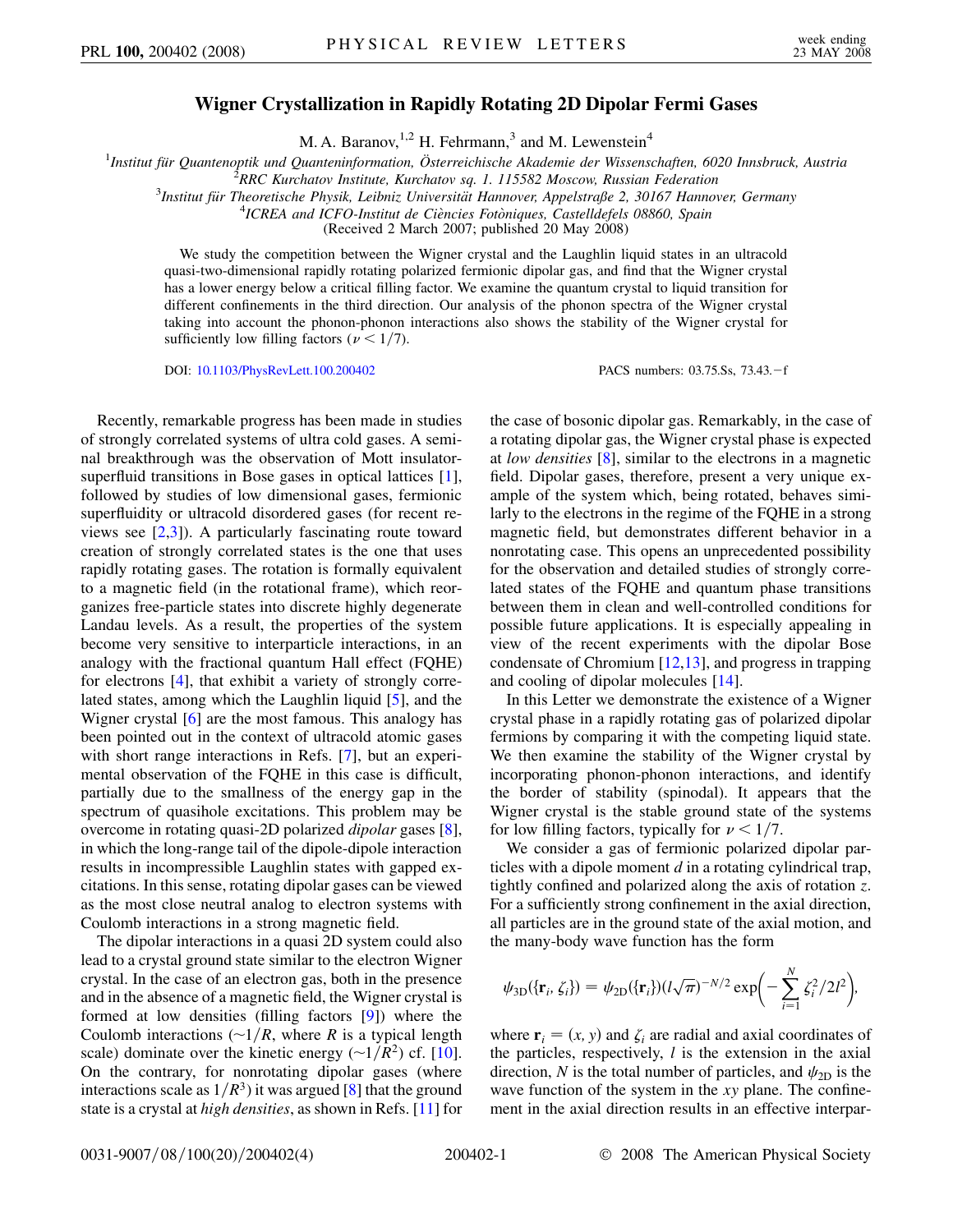ticle interaction  $v_{2D}(r)$  in the 2D plane:

$$
\begin{split} v_{2\text{D}}(r) &= \frac{d^2}{\pi^2 l^4} \int d\zeta_1 d\zeta_2 \frac{R_{12}^2 - 3\zeta_{12}^2}{R_{12}^5} \exp\left(-\frac{\zeta_1^2 + \zeta_2^2}{l^2}\right) \\ &= \frac{d^2}{l^3 \sqrt{2\pi}} \int_0^\infty d\zeta \sqrt{\frac{\xi}{(\xi+1)^3}} \exp\left(-\xi \frac{r^2}{2l^2}\right), \end{split}
$$

where *r* is the distance between two dipoles in the 2*D* plane,  $\zeta_{12} = \zeta_1 - \zeta_2$ , and  $R_{12} =$  $\sqrt{r^2 + \zeta_{12}^2}$ . For  $r \gg l$  the potential is  $v_{2D} \approx d^2/r^3$ , while for  $r < l$  the effective potential increases logarithmically,  $v_{2D} \approx (d^2/l^3) \times$  $\sqrt{2/\pi} \ln(l/r)$ . The wave function  $\psi_{2D}$  obeys the Schrödinger equation with the effective 2D Hamiltonian in the rotational frame:

<span id="page-1-0"></span>
$$
H = \sum_{i} \left( -\frac{\hbar^2}{2m} \Delta_i + \frac{m}{2} \omega_{\perp}^2 \mathbf{r}_i^2 \right) - \Omega L_z + V_{\text{D}}, \quad (1)
$$

where  $\Omega$  is the rotational frequency,  $\omega_{\perp}$  is the radial trap frequency,  $V_{\text{D}} = \sum_{i \leq j} v_{\text{2D}}(|\mathbf{r}_i - \mathbf{r}_j|)$  describes the dipoledipole interparticle interaction, and  $L<sub>z</sub>$  is the *z* component of the total angular momentum. The Hamiltonian [\(1\)](#page-1-0) can be rewritten in the form

<span id="page-1-1"></span>
$$
H = \sum_{i} \frac{1}{2m} (-i\hbar \nabla_i - \mathbf{A}_i)^2 - (\Omega - \omega_{\perp})L_z + V_{\text{D}} \quad (2)
$$

with  $A_i = m\omega_1 e_z \times r_i$  and, therefore, it formally describes a system of charged particles in a constant magnetic field with the cyclotron frequency  $\omega_c = 2\omega_{\perp}$ . For noninteracting particles ( $V<sub>D</sub> = 0$ ) in the regime of the critical rotation,  $\omega_{\perp} = \Omega$ , the properties of the Hamiltonian [\(2\)](#page-1-1) are well known: the spectrum consists of highly degenerate levels  $E_n = \hbar \omega_c (n + 1/2)$  called Landau levels. In the following, we restrict ourselves to a system of particles occupying only the lowest Landau level.

The wave function of a noncorrelated Wigner crystal on the lowest Landau level is  $[15]$ :

$$
\Psi_{\rm C}(\{z_i\}) \sim \mathcal{A} \prod_i \exp \biggl[ \frac{-1}{4l_0^2} (|z_i - R_i|^2 + z_i R_i^* - z_i^* R_i) \biggr],\tag{3}
$$

where  $z_i = x_i + iy_i$  is the complex representation of the 2D vector  $\mathbf{r}_i$ ,  $R_i$  the (complex) lattice site,  $l_0 = \sqrt{\hbar/m\omega_c}$ the magnetic length, and  $A$  denotes the antisymmetrization over  $z_i$ , that can be omitted for sufficiently low filling factors  $\nu = 2\pi l_0^2 n$ . One can check that similar to the case of classical dipoles, the energy is minimal for a triangular lattice with particles centered at positions  $\mathbf{R}_i =$  $l_1$ **b**<sub>1</sub> +  $l_2$ **b**<sub>2</sub>, where  $l_{1,2}$  are integers, **b**<sub>1</sub> =  $a(0, 1)$ , **b**<sub>2</sub> =  $a_1 \mathbf{b}_1 + a_2 \mathbf{b}_2$ , where  $a_{1,2}$  are integers,  $\mathbf{b}_1 - a(0, 1)$ ,  $\mathbf{b}_2 - a(\sqrt{3}, 1)/2$ , and *a* is the lattice constant determined by the density *n* of the gas  $a^2 = 2/\sqrt{3}n = 4\pi l_0^2/\sqrt{3}\nu$ . The energy of the crystal state equals

$$
U_{\rm C} = \langle \Psi_{\rm C} | V_{\rm D} | \Psi_{\rm C} \rangle
$$
  
\n
$$
\approx d^2 n^{3/2} (0.2823 + 0.2146\beta + 0.3388\beta^2 + 0.7456\beta^3 + 2.0676\beta^4 + \ldots),
$$

where  $\beta = \pi n(2l_0^2 - l^2)$  and the first term corresponds to the energy of the crystal of classical pointlike dipoles,  $E_{\text{cl}} = \sum_{i < j} d^2 / |l_1 \mathbf{b}_1 + l_2 \mathbf{b}_2|^3 = 5.513 d^2 / a^3.$ 

Competing liquid states can be represented by fermionic Laughlin states

$$
\Psi_L(\{z_i\}) \sim \prod_{i < j} (z_1 - z_j)^M \exp\biggl(-\sum_i |z_i|^2 / 4l_0^2\biggr), \qquad (4)
$$

characterized by an odd integer  $M = 1/\nu$  (recent computations for a system with small numbers of dipolar particles [\[16\]](#page-3-15) show a remarkable overlap of the exact ground state with the Laughlin state). The energy is  $U_L = (\nu/2) \times$  $\int_0^\infty r g(r) v_{2D}(r) dr$ , where  $g(r)$  is the pair correlation function that can be calculated using standard 2D plasma analogy [\[5\]](#page-3-4). We calculated  $g(r)$  and  $U<sub>L</sub>$  for all odd *M* from 1 to 19 for a gas of 512 particles to guarantee the required accuracy.

The comparison of the energies of the Wigner crystal and of the Laughlin liquid for different filling factors  $\nu$  and extensions *l* in the axial direction are shown in Fig. [1.](#page-1-2) We see that below some critical value  $\nu_c$ , which depends on *l*, the Wigner crystal has a lower energy and, therefore, for  $\nu < \nu_c$  the ground state is expected to be a crystal. Note that in calculating the energies we use the simplest trial wave functions for liquid and crystal states. A better estimate could follow from considering the wave functions of quantum Hall liquids of composite fermions [[17](#page-3-16)] with the filling factors, which are closer to the critical one than  $1/M$ , and of the correlated Wigner crystals  $[18]$  $[18]$ . We, however, do not expect a significant change of our result because at low densities the used wave functions already

<span id="page-1-2"></span>

FIG. 1 (color online). Energy per particle for the Wigner crystal (dotted line) and for the Laughlin liquid (solid line) as a function  $1/\nu$  for  $l=0$ . The inset shows the critical filling factor as a function of the extension in the *z* direction.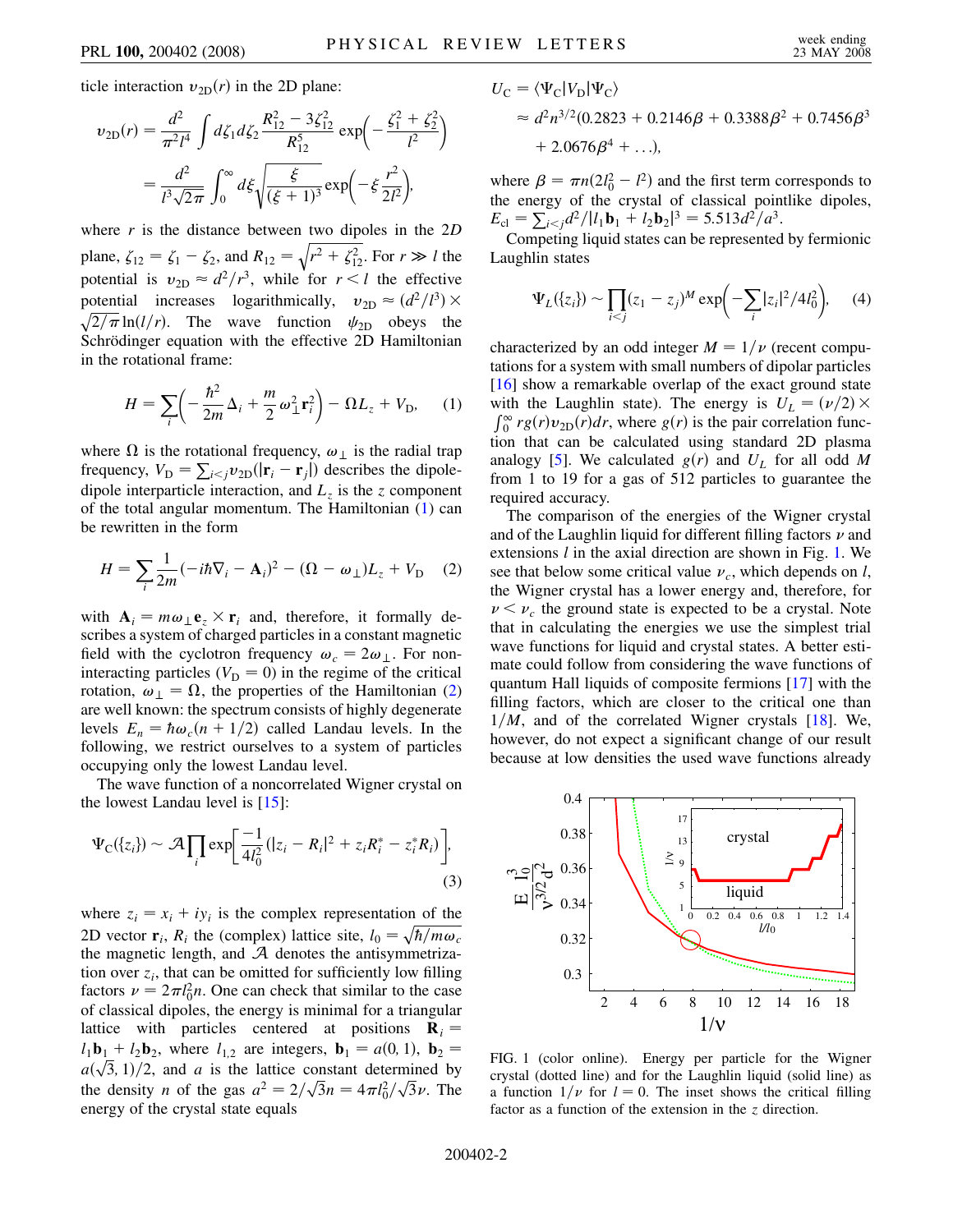take into account the most important effects of the interparticle correlations. For the same reason we could expect similar behavior from a bosonic dipolar gas. To support the above picture, we demonstrate the stability of the crystal at small  $\nu$  and approach the liquid-crystal transition from the crystal phase.

We analyze the stability of the crystal phase by considering its phonon spectrum taking into account the phononphonon interactions (anharmonicity effects). The appearance of purely imaginary phonon frequencies will indicate the instability of the crystal and, therefore, the transition to a liquid state. Note that this does not actually determine the transition point, rather establishes the upper bound (spinodal) for the crystal phase.

<span id="page-2-0"></span>In the harmonic approximation the phonon eigenfrequencies can be obtained from the dynamic equations for displacements  $u_{\alpha l}$  of particles along the  $\alpha$ -axis from their equilibrium positions  $\mathbf{R}_l$  in the lattice [\[19](#page-3-18)]

$$
m\ddot{u}_{\alpha l} = \sum_{\beta l l} \Phi_{\alpha l, \beta l l}^{(2)} u_{\beta l l} + \omega_c \varepsilon_{\alpha \beta} \dot{u}_{\beta l}, \tag{5}
$$

where  $\Phi_{\alpha l, \beta l}^{(2)} = \partial^2 U_C / \partial R_{\alpha l} \partial R_{\beta l}$  is the dynamical matrix,  $\alpha$ ,  $\beta = x$ , y, and  $\varepsilon_{\alpha\beta}$  is the antisymmetric tensor,  $\varepsilon_{xy} = 1$ . The last term in Eq. [\(5](#page-2-0)) corresponds to the Coriolis (Lorentz) force due to the rotation (magnetic field).

Without rotation,  $\omega_c = 0$ , Eq. [\(5](#page-2-0)) in the quasimomentum representation reads:  $\omega^2 \tilde{u}_\alpha(\mathbf{k}) = \sum_\beta F_{\alpha\beta}(\mathbf{k}) \tilde{u}_\beta(\mathbf{k}),$ where  $mF_{\alpha\alpha}(\mathbf{k}) = \sum_l \exp[-i\mathbf{k}(\mathbf{R}_l - \mathbf{R}_l)]\Phi_{\alpha l, \beta l}^{(2)}$  is the Fourier transform of  $\Phi_{\alpha l, \beta l}^{(2)}$ , and the eigenvalues  $\omega_s^2(\mathbf{k})$ of  $F_{\alpha\alpha'}({\bf k})$  determine the frequencies of the transversal  $(s = T)$  and longitudinal  $(s = L)$  phonons. The phonon frequencies for  $l = 0$  are shown in Fig. [2.](#page-2-1) They are linear

<span id="page-2-1"></span>

FIG. 2 (color online). Energy of the transverse  $\omega_T$  (lower surface) and longitudinal  $\omega_L$  phonons.

in *k* for  $k \ll a^{-1}$ :  $\omega_T \approx (3/\sqrt{8}) \omega_d ak$  and  $\omega_L \approx \sqrt{11} \omega_T$ , where  $\omega_d = \sqrt{d^2/ma^5}$  sets the typical value for the frequency of phonons. For a rotating crystal,  $\omega_c \neq 0$ , the phonon spectrum becomes [\[19](#page-3-18)[,20\]](#page-3-19)

$$
\omega_{\pm}^{2} = \frac{\omega_{L}^{2} + \omega_{T}^{2} + \omega_{c}^{2}}{2} \pm \frac{1}{2} \sqrt{(\omega_{L}^{2} + \omega_{T}^{2} + \omega_{c}^{2})^{2} - 4\omega_{L}^{2}\omega_{T}^{2}}.
$$

In the case  $\omega_c \gg \omega_s$ , one has  $\omega_+ \approx \omega_c$  and  $\omega_- \approx$  $\omega_L \omega_T/\omega_c$ .

Higher order (anharmonic) terms in the expansion of the energy of the crystal with respect to the displacements of particles from their equilibrium positions result in phonon-phonon interactions and, therefore, in the renormalization of the phonon frequencies. At a given quasimomentum **k**, the renormalized frequencies correspond to the poles of the Fourier transform  $G_{\alpha\beta}(\omega, \mathbf{k})$  of the phonon Green function  $G_{\alpha\beta}(t, l - l) = i[\theta(t)\langle u_{\alpha l}(t)u_{\beta l}(0)\rangle +$  $\theta(-t)\langle u_{\beta l}(0)u_{\alpha l}(t)\rangle$  with  $\theta(t)$  being the step function (for more details on Green functions for phonons in crystals see, e.g., [[21](#page-3-20)]). The Green function in the harmonic approximation is  $G_{\alpha\beta}^{(0)-1}(\omega, \mathbf{k}) = \sum_{s=T,L} \mathcal{M}_{\alpha\beta}^{(s)}[\omega_s^2(\mathbf{k}) \omega^2$ ] – *i* $\varepsilon_{\alpha\beta}\omega_c\omega$ }*m*/*h*, where  $\mathcal{M}^{(s)}_{\alpha\beta} = e^{(s)}_{\alpha}e^{(s)}_{\beta}$  is the projector to the eigenmode *s* with the polarization  $e^{(s)}$ , and the poles of  $G^{(0)}_{\alpha\beta}$  are at  $\omega = \omega_{\pm}(\mathbf{k})$ . In the presence of phononphonon interactions, the Green function obeys the Dyson equation  $G_{\alpha\beta}^{-1}(\omega, \mathbf{k}) = G_{\alpha\beta}^{(0)-1}(\omega, \mathbf{k}) - \sum_{a\beta} (\omega, \mathbf{k}),$  where the phonon self-energy function  $\Sigma$  incorporates all the effects of phonon-phonon interactions.

We calculate the phonon self-energy in the one-loop approximation (the validity of this approximation was discussed in Refs.  $[22-24]$  $[22-24]$  $[22-24]$  $[22-24]$ ). This corresponds to taking into account only the fourth  $\Phi^{(4)} \sim \partial^4 U_C / \partial R^4$  and the square of the third  $\Phi^{(3)} \sim \partial^3 U_C / \partial R^3$  order anharmonic terms; see Fig. [3.](#page-2-2) We then solve the Dyson equation numerically by successive iterations until we either obtain a self-consistent solution or the iteration breaks down due to the appearance of purely imaginary phonon frequencies. At very low filling factors the phonon-phonon interactions do not play any significant role and the system behaves harmonically. However, the effects of anharmonicity become progressively important with increasing the filling factor, and, finally, at some critical filling factor  $\nu_c$  there appear purely imaginary frequencies signaling the instability of the crystal. We always observe this phonon instability for  $k \to 0$ .

<span id="page-2-2"></span>

FIG. 3. One-loop diagrams for the phonon self-energy.